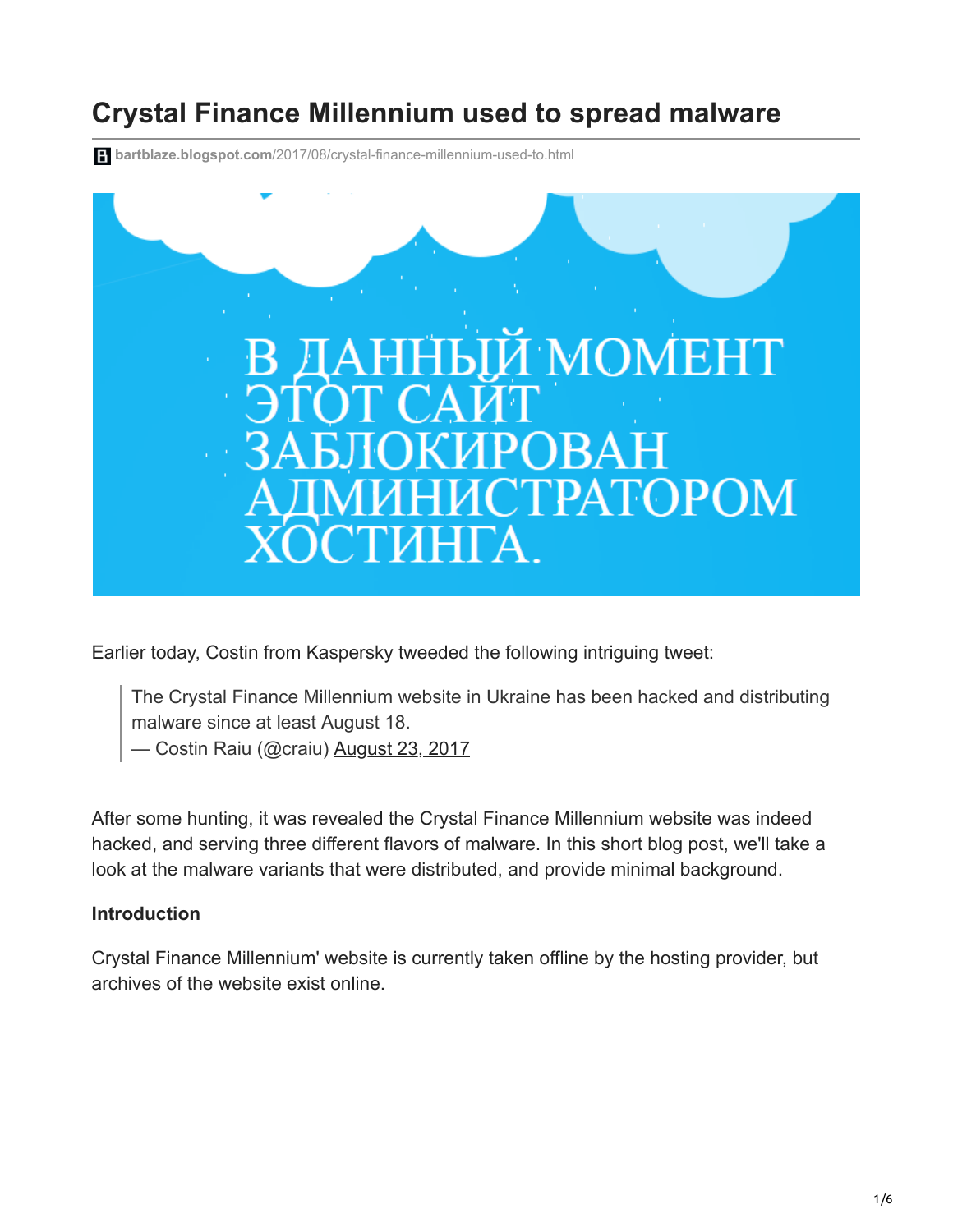

Figure 1 - "At this moment the site is blocked by the hosting administrator"

From the archived webpage, it becomes apparent they provide accounting software, peronalisation of medical records, blood service and "full automation of the doctor's office" contrary to what their company name suggests, it appears they are (mostly) focused on medical software.

| Crystal Finance Millennium                                                                                                                                                                                                                                                                                                                                                                                                                                                                                                                                                                                                                                                                                                                                                                                                           | <b>Torist</b>                                                                                                                                                                                                                                                                                                                                                                                                                                                                                                                                                                                                                                 | CAINEER HORY INDICK<br><b>Carriers</b>                                                                                                                         |
|--------------------------------------------------------------------------------------------------------------------------------------------------------------------------------------------------------------------------------------------------------------------------------------------------------------------------------------------------------------------------------------------------------------------------------------------------------------------------------------------------------------------------------------------------------------------------------------------------------------------------------------------------------------------------------------------------------------------------------------------------------------------------------------------------------------------------------------|-----------------------------------------------------------------------------------------------------------------------------------------------------------------------------------------------------------------------------------------------------------------------------------------------------------------------------------------------------------------------------------------------------------------------------------------------------------------------------------------------------------------------------------------------------------------------------------------------------------------------------------------------|----------------------------------------------------------------------------------------------------------------------------------------------------------------|
| Бухгалтерський облік<br>- representation and remain american property<br>Occurrencies considered to<br>assumes access receives concess<br>Ascenta deligion consid actualizata<br>больтизомат общу приняти у развешних<br>recomment accountable problems again and record.<br>OUNCASTE ATLANT & SERVICE STORAGED<br>Testores' paint to "hallowy humans in "<br>Facturered southest hometer Markets complete<br>forecreateurs ofcey a featuring constructs.<br>freezoners rathe sichrames state a torontal<br>болезни затигдженные николинго большего<br>significant that Valuation Editor Institute discussion's valuation.<br>Haybelness Sexu Hose to bipole-official/w/VV<br><b>IT STATISTICS CREATING</b><br>Fina sourcest and knockel i government a support.<br>carping method patientific excellent to specially it<br>policin. | Grypola spoul<br>- це познавалибие впозоване разомо автомачений обязо доково. Просним деволют вершили во жечести работи на замосния картин<br>Леранного докора Га сдач кроя до формулано электров статистичны воти лици по доложето клией протраже<br>₩<br>Гроссиим) композ: "Служба крат помета вражал стацијах; робоч служба крат во водот компонувани деновимо кадеа до вдуку<br>ANYWE HOW TO INCREASE THE HISTORY WAS COMPANYWED A FORME ADVOCATOR & TRENDING AN INSURANCE OF BUSINESS RESIDENCE.<br>SENIOR'S DESIGNAL<br>Програма шлопом для автоматикам) за обласник стомую плоноводного коля, так с водоле плонованиях коня. Дезарьяще |                                                                                                                                                                |
|                                                                                                                                                                                                                                                                                                                                                                                                                                                                                                                                                                                                                                                                                                                                                                                                                                      | Автомотироція пікарського кабінета<br>- recopieres-transverà abattires, paquellemai già nontiurerà pobilia a<br>manueler others up attemptedes octain super paper species<br>magine's to season as excess a leveline meandle.                                                                                                                                                                                                                                                                                                                                                                                                                 | <b>Besconichtereamen ofinie</b><br>индичної давеноги<br>CASHACULER<br><b>HAFWEIGHARD</b><br><b>ARCHIVES</b><br>VIRGI MOS SALES SORGIO MIV<br>MISSAUL AVAILABLE |

Figure 2 - archived webpage of CFM's services

Moving on to the malware present on their website: **Smoke Loader**

Smoke Loader, also known as Dofoil, Sharik or just 'Smoke', is a botnet with the main purpose of downloading other malware - a downloader.

Smoke Loader was originally downloaded from:

hXXp://cfm.com[.]ua/awstats/load.exe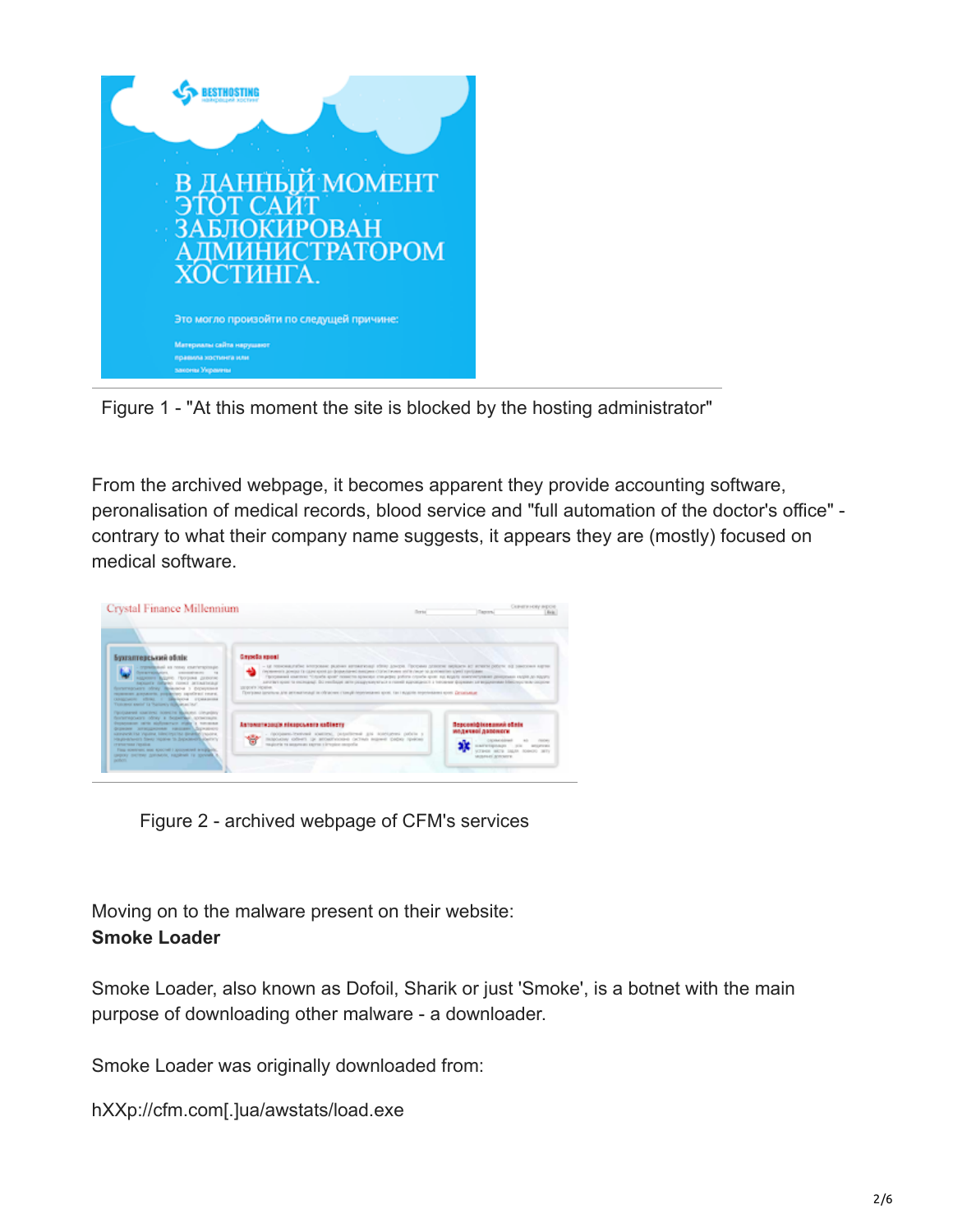Additionally, it was also mirrored at: hXXp://nolovenolivethiiswarinworld[.]com/ico/load.exe

Smoke Loader drops itself in a random directory inside the user's %appdata% folder, for example:

\AppData\Roaming\Microsoft\sfujsddu\

Additionally, it performs an HTTP POST request to the following domains: contsernmayakinternacional[.]ru soyuzinformaciiimexanikiops[.]com kantslerinborisinafrolova[.]ru

SmokeLoader has a debug path which is likely fake, or automatically generated: *c:\backward\inch\enumeration\Atmel\neces.pdb*

We won't go any further into Smoke Loader here, but there's an excellent blog post by [@hasherazade](https://twitter.com/hasherezade) over at Malwarebytes here: [Smoke Loader – downloader with a smokescreen still alive](https://blog.malwarebytes.com/threat-analysis/2016/08/smoke-loader-downloader-with-a-smokescreen-still-alive/)

## **Chthonic**

Chthonic is a banking trojan and derivative of Zeus, well-known banking malware. Zeus, also known as Zbot, was leaked several years ago and has since then spawned multiple new, and often improved, banking trojans.

Chthonic uses a custom encryptor and, as a result, its payload hash will differ every time.

It was observed as a dropper from the following websites:

hXXp://nolovenolivethiiswarinworld[.]com/ico/load.exe

hXXp://crystalmind[.]ru/versionmaster/nova/load.exe

Additionally, it drops its payload into the user's %appdata% folder; for example: \AppData\Roaming\Microsoft\MicrosoftStart.exe

While Smoke Loader employs totally random filenames, Chthonic tries to hide by looking like a legitimate program.

It performs an HTTP POST request to the following domain: nolovenolivethiiswarinworld[.]com

Interestingly enough, Chthonic was spotted in June targeting a government institution in Ukraine:

[Chthonic Trojan is back in nation-state cyberattack against Ukraine](https://nioguard.blogspot.co.uk/2017/06/chthonic-trojan-is-back-in-nation-state.html)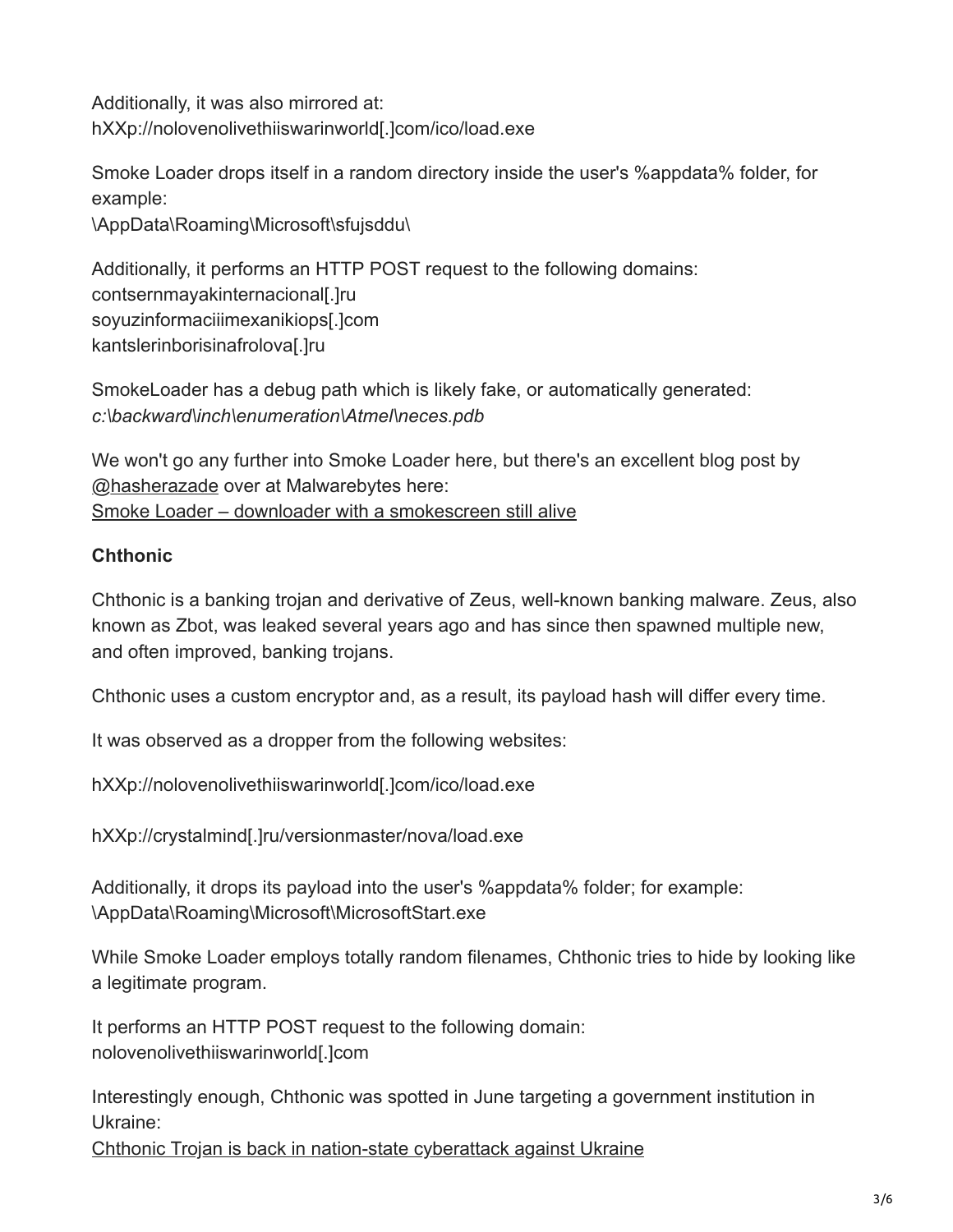Whoever's behind this Chthonic campaign however, has a sense of humour by sporting the following debug path: *C:\postmaster\merge\Peasants\Billy.pdb*

Chthonic will also create a simple batch file which goes through a loop and will delete the dropper and the batch file once it has installed the payload.

# **PSCrypt**

PSCrypt, which is based on GlobeImposter, another ransomware variant, has been hitting Ukraine in the past:

[https://www.bleepingcomputer.com/news/security/before-notpetya-there-was-another](https://www.bleepingcomputer.com/news/security/before-notpetya-there-was-another-ransomware-that-targeted-ukraine-last-week/)ransomware-that-targeted-ukraine-last-week/

Interestingly enough, the same PSCrypt campaign was spotted earlier this month by [@malwarehunterteam](https://twitter.com/malwrhunterteam):

Looks like PSCrypt actors started a new campaign targeting Ukraine in past 2 days...[@BleepinComputer](https://twitter.com/BleepinComputer) [@demonslay335](https://twitter.com/demonslay335)

— MalwareHunterTeam (@malwrhunterteam) [August 16, 2017](https://twitter.com/malwrhunterteam/status/897746418244485120)

This tweet suggests the attacks started as early as the 14th of August.

PSCrypt was originally downloaded from:

hXXp://cfm.com[.]ua/awstats/wload.exe

PSCrypt will encrypt files and append an extension of .pscrypt - in order to restore your files, which asks for 3500 Hryvnia ( $\sim$  EUR 115):



Figure 3 - PSCrypt ransom message

PSCrypt provides a fully detailed ransom message on how to send bitcoins to the cybercriminal, as well as a personal ID ("Ваш личный идентификатор"). The ransom note appears to have several spelling mistakes, and may not be original Ukrainian language.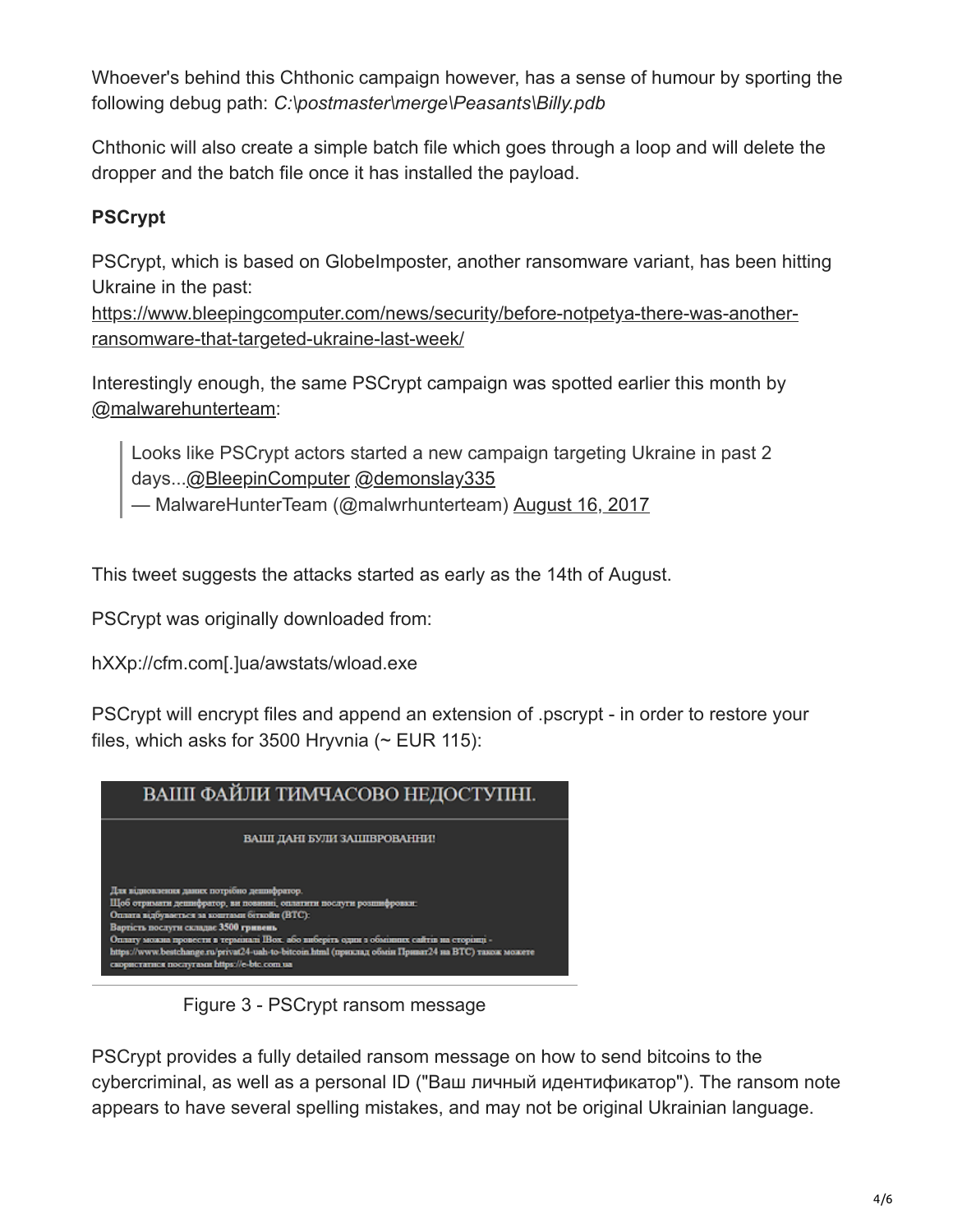Additionally, PSCrypt will remove RDP related files and registry keys, likely to prevent an administrator to clean an infected machine remotely. It will also clear all event logs using wevtutil:



Figure 4 - Batch file which goes through commands in sequential order

Whoever's behind this PSCrypt campaign also shows sign of humour, indicating an address in the US, pointing to a company called "Unlock files LLC". Such company does not exist:



Figure 5 - Unlock files LLC address



Figure 6 - Companies at the same address

Unfortunately, the Bitcoin address shows a history of already paid ransoms, dating back to the 15th of August: [1Gb4Pk85VKYngfDPy3X2tjYfzvU62oL](https://blockchain.info/address/1Gb4Pk85VKYngfDPy3X2tjYfzvU62oLnas)

At time of writing, a total of 0.0924071 has been received, which is around EUR 328.

Since the first payment was on the 15th of August, **this supports the theory of CFM's website being compromised at least before or on the 15th**, quite possibly the 14th.

The general recommendation is to NOT pay, but rather restore files from a backup.